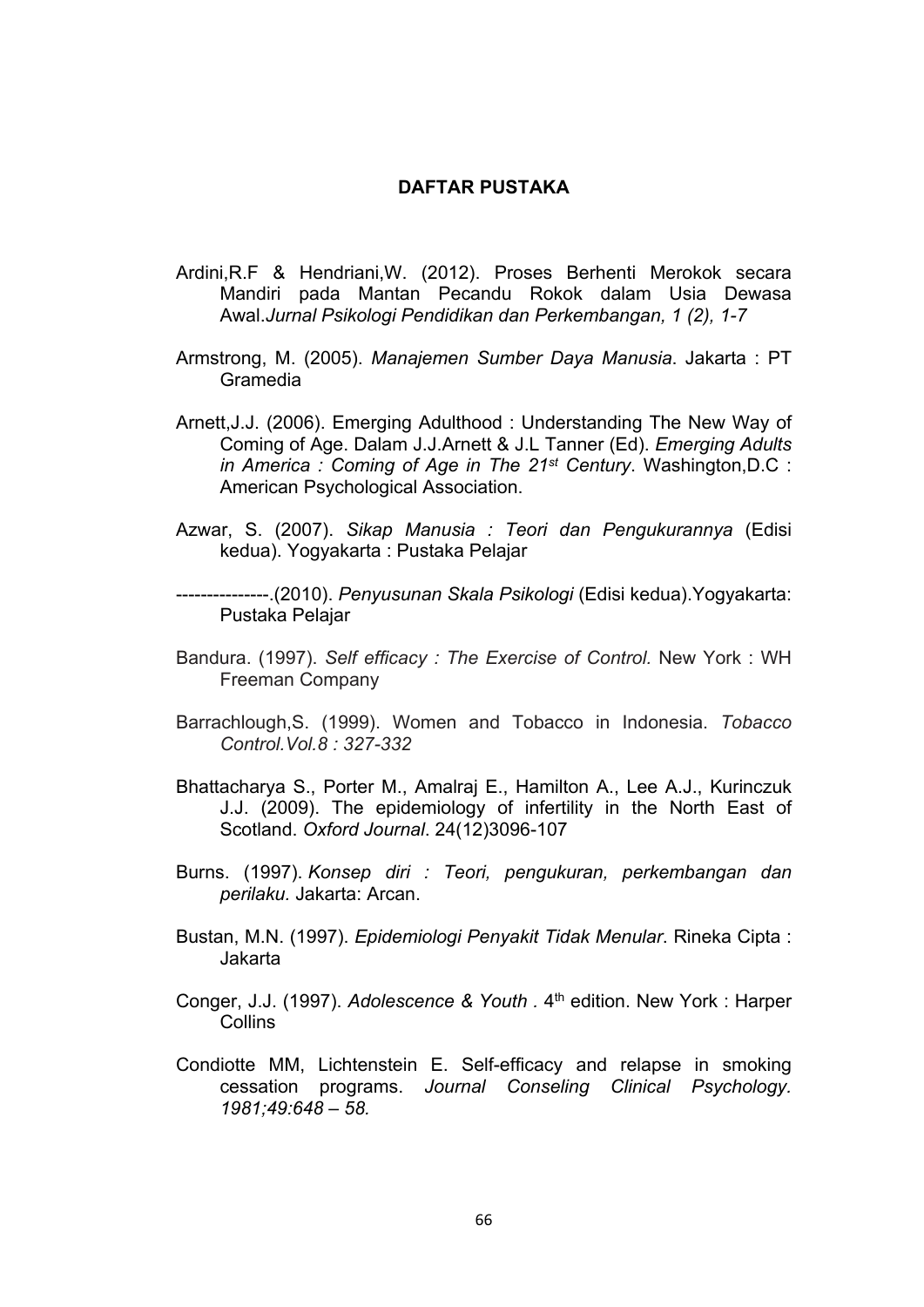- Curry,S., Wagner, E., Marlatt,J.A. (2000). *Breaking away : A Guide to becaming a nonsmoker*. Seattle :View Publications.
- Deci,E.L & Ryan,R.M. (2000). Intrinsic and Extrinsic Motivations : Classic Definition and New Directions. *Contemporary Educational Psychology.* Vol 25. pp.54-67
- Depkes RI. (2002). *Pedoman pemberantasan penyalit saluran pernafasan akut*.Jakarta : Departemen Kesehatan RI
- Elliot, S.N. et. al. (2000**).** *Educational Psychology: Effective Teaching , Effective Learning*. Boston: McGrawHill Higher Education
- Emilia. (2008). *Promosi Kesehatan dalamLingkup Kesehatan Reproduksi*. Yogyakarta : Pustaka Cendekia Press
- Efendi,M. (2005). Penggunaan Cognitive Behavior Therapy untuk Mengendalikan Kebiasaan Merokok diKalangan Siswa melalui Peningkatan Perceived Self Efficacy Berhenti Merokok. *Jurnal Pendidikan dan Kebudayaan*.Vol.56.Th.ke-11, September 2005
- Engels, R.C.M.E & Willemsen,M. (2004). Communication about Smoking in Dutch Families : Associators Between Anti Smoking Socialization & Adolecent Smoking Related Cognitions. *Health Education Research, 19, 227-238*
- Fatmawati (2006). *Materi Bahaya Rokok untuk Kurikulum Sekolah*. [http://www.sinarharapan.co.id/berita/0609/15/opi01.html,](http://www.sinarharapan.co.id/berita/0609/15/opi01.html) diakses 25 Januari 2014
- Fawzani,N., & Triratnawati,A. (2005). Terapi berhenti merokok : Studi Kasus tiga Perokok Berat. *Makara Kesehatan, 9 (1), 15-22*
- Fiore,M.C. (2000). Treating Tobacco Use and Dependence. *Clinical Practice Guideline.* Rockville. MD : US Departement of Health and Human Services, Public Health Service
- Fischer,J.L., Sollie,D.L., Sorell,G.T., & Green,S.K. (1989). Marital Status and Career Stage Influences on Social Network of Young Adults. *Journal of Marriage and The Family*, 51 (2),521-534.
- Friedman, H.S & Schustack, M.W. (2008). *Kepribadian : Teori Klasik dan Riset Modern*. Edisi ke-3. Jilid I. Jakarta : Erlangga
- Hersch,J. (2005). Smoking Restrictions as a self controlmechanism. *The Journal of Risk and Uncertainty.*Vol.31 (1), pp.5-21,July 2005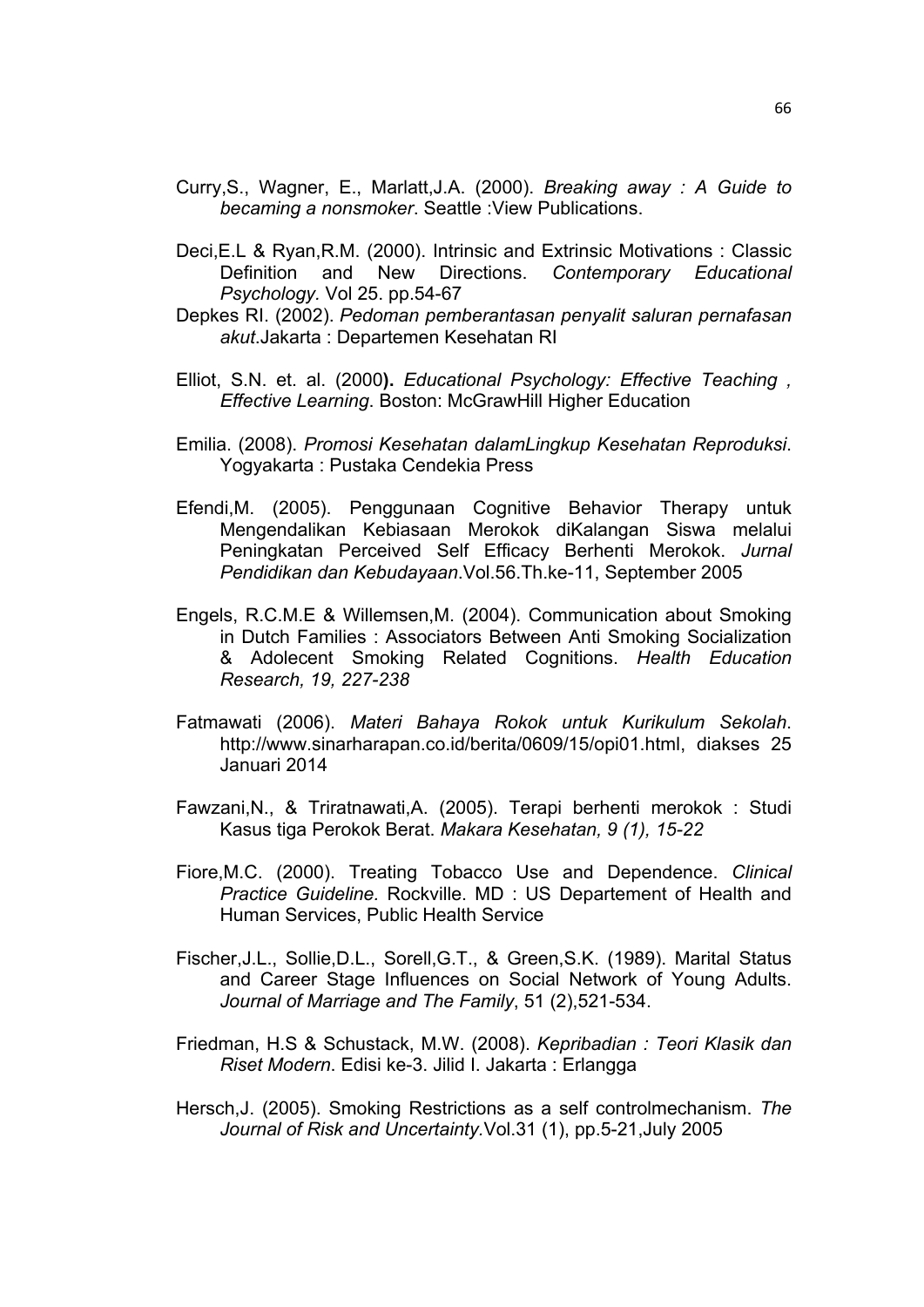- Imansyah, Budhi. (2010). Peran Buprophin untuk Berhenti Merokok. *Jurnal Tuberkulosis Indonesia, Vol.5*
- Juliyah.(2012). *Di Indonesia 300 ribu Kematian Pertahun akibat Rokok*. Diakses tanggal 10 Juni 2014 dari <http://infopublik.kominfo.go.ig>
- Joseph,S., Manafi,E., Iakovaki,A.M & Cooper,R. (2002). Personality, Smoking Motivation & Self Efficacy to Quit. *Personality and Individual Differences*. Vol 34.pp.749-758
- Kaplan, R., Atkins, S & Reinsch, S. (2000). *Spesific Efficacy Expectations Mediate Exercise Compliance in Patiens*, Boston: McGrawHill
- Komalasari, D & Helmi,A.F. (2006). *Faktor-Faktor Penyebab Perilaku Merokok pada Remaja*. avin.staff.ugm.ac.id/data/jurnal/perilakumerokok\_avin.pdf. Di akses 15 Januari 2014
- Komandyahrini, E.R.A & Hawadi. (2008). Hubungan SelfEfficacy dan Kematangan dalam Memilih Karir Siswa Program Percepatan Belajar. *Gifted Reviews : Jurnal Keterbakatan & Kreatifitas.Vol.2.No.1.Hal 1-12*
- Laventhal, H. (2000)*. A Cognitive Developmental Approach in Smoking Intervention* . Health Psychology. New York : John Wiley & Sons Ltd
- Levy, M.R. (1984). *Life and Health*. New York : Random House
- Marlatt, G.A & Gordon, J.R.(2001). *Relapse Prevention*. New York : Guilford Press
- Marquis, B.L & Huston, J.C.(2000). *Leadership Roles& Management Function in Nursing : Theory & Application (3 th ed).* California : Lippincott Williams & Wilkins
- McCaul,K.D.,Hockemeyer,J.R.,Johnson,R.J.,Zetocha,K.,Quinlan,K.,Glasg ow,R.E. (2006). Motivation to Quit Using Cigarettes. *A Review Addictiv Behaviors Journal*. Vol.31.Issue 1. pp.42-56. January 2006
- Meyers,A.W., Klesges,R.C., Winders,S.E., Ward,K.D., Peterson,B.A dan Eck,L.H. (1997). Are Weight Concerns Predictive of Smoking Cessation? A Prospective Analysis. *Journal of Consulting and Clinical Psychology, 65 (3), 448-452*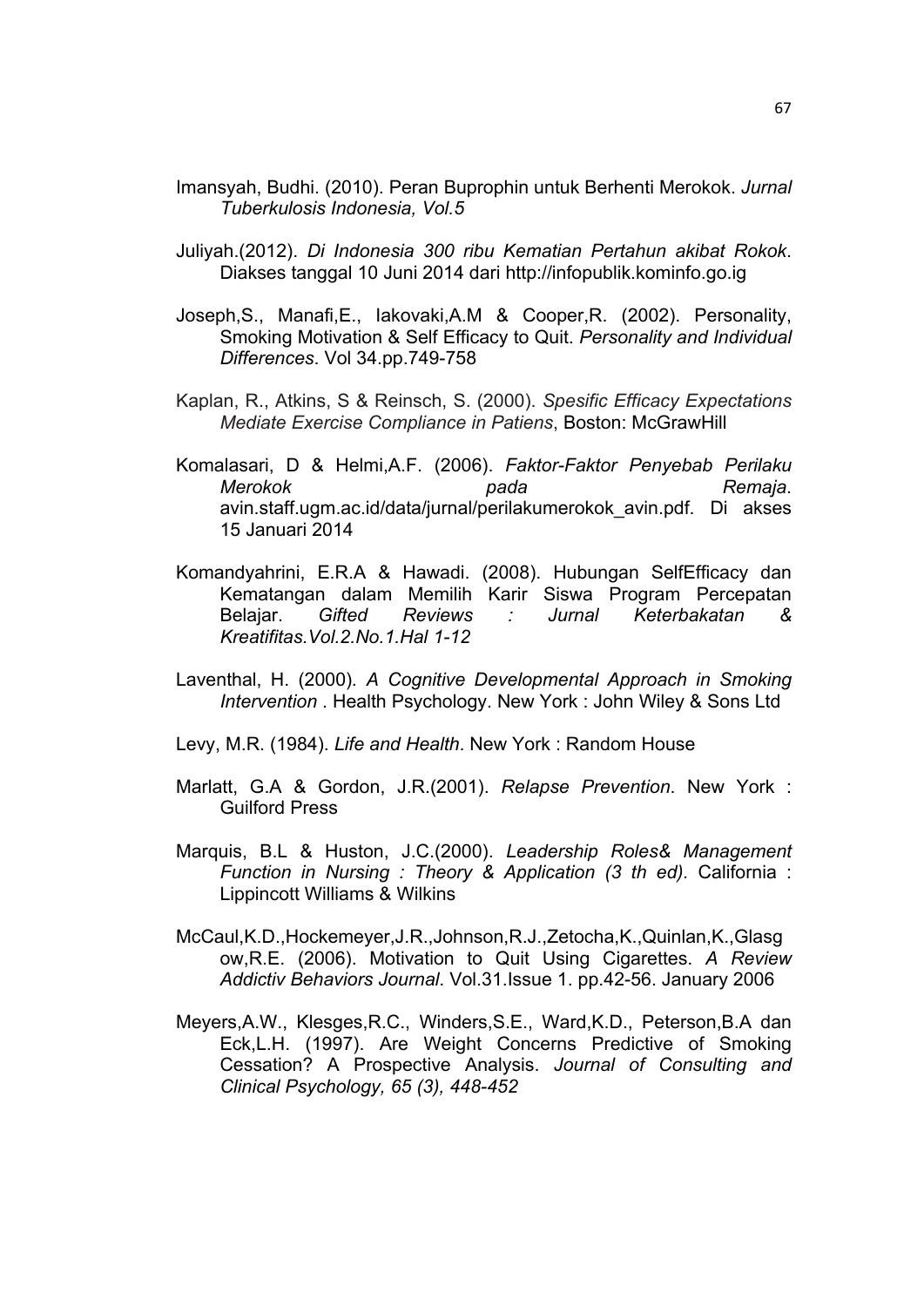- Mulya,Y & Ramdhan,S.H. (2011). Analisis Perilaku Konsumen Rokok di Kalangan Mahasiswa Universitas Pakuan. Jurnal Imliah magister Manajemen
- Ng,N., Weinehall,L & Ohman,A.(2007). If don't smoke, Im not a real man Indonesian Teenageboys Views about smoking. *Health Education Research.* Vol 2. No.6.pp 794 – 804, September 2006
- Notoatmodjo,S. (2005). *Promosi Kesehatan dan Ilmu perilaku*. Jakarta : RinekaCipta
- Nuradita, E.& Mariyam. (2013). Pengaruh Pendidikan Kesehatan terhadap Pengetahuan tentang Bahaya Rokok pada Remaja di SMPN 3 Kendal.*Jurnal Keperawatan Anak.Vol 1.No. 1.Mei 2013.Hal 44-48*
- Nurlaily. (2002). Analisa Persepsi Konsumen terhadap Produk Rokok PT British American Tobacco Indonesia,Tbk. *Tesis*. Bogor : Institut Pertanian Bogor
- Poerwanto, M.N. (2000). *Psikologi Pendidikan*. Bandung : PT Rosdakarya
- Poerwadarminta, W.J.S. (1995). *Kamus Umum Bahasa Indonesia*. Jakarta: Balai Pustaka
- Putri. (2010). Hubungan antara Tingkat Pengetahuan tentang Rokok terhadap SMK Bhineka Patebon Kendal. *Skripsi*. Kendal : STIKES Kendal
- Pradana, K,.A. (2008). Dinamika Motivasi Berhenti Merokok yang Mengalami Kegagalan hingga menjadi Mantan Perokok. *Skripsi*. Fakultas Psikologi Universitas Indonesia : Jakarta
- Rakel,R.E. (1998). *The Family Physician : Essential of Family Practice*. USA : W.B Saunders Company
- Reimondos,A., Utomo,I.D., McDonald,P., Hull,H.S., & Utomo,A.(2010). *Merokok dan Penduduk Muda Indonesia : The 2010 Greater Jakarta Transition to Adulthood Survey*. Diakses dari http://adsri.anu.edu/sites/default/files/research/transition\_adulthood/p olicy vackground %232 smoking bhs Indonesia.pdf
- Rosemary, R. (2013). Antara Motivasi dan Tantangan Berhenti Merokok (Studi Kasus Mahasiswa di Aceh). *Jurnal Komunikalogi*, Vol. 10. No.1, Maret 2013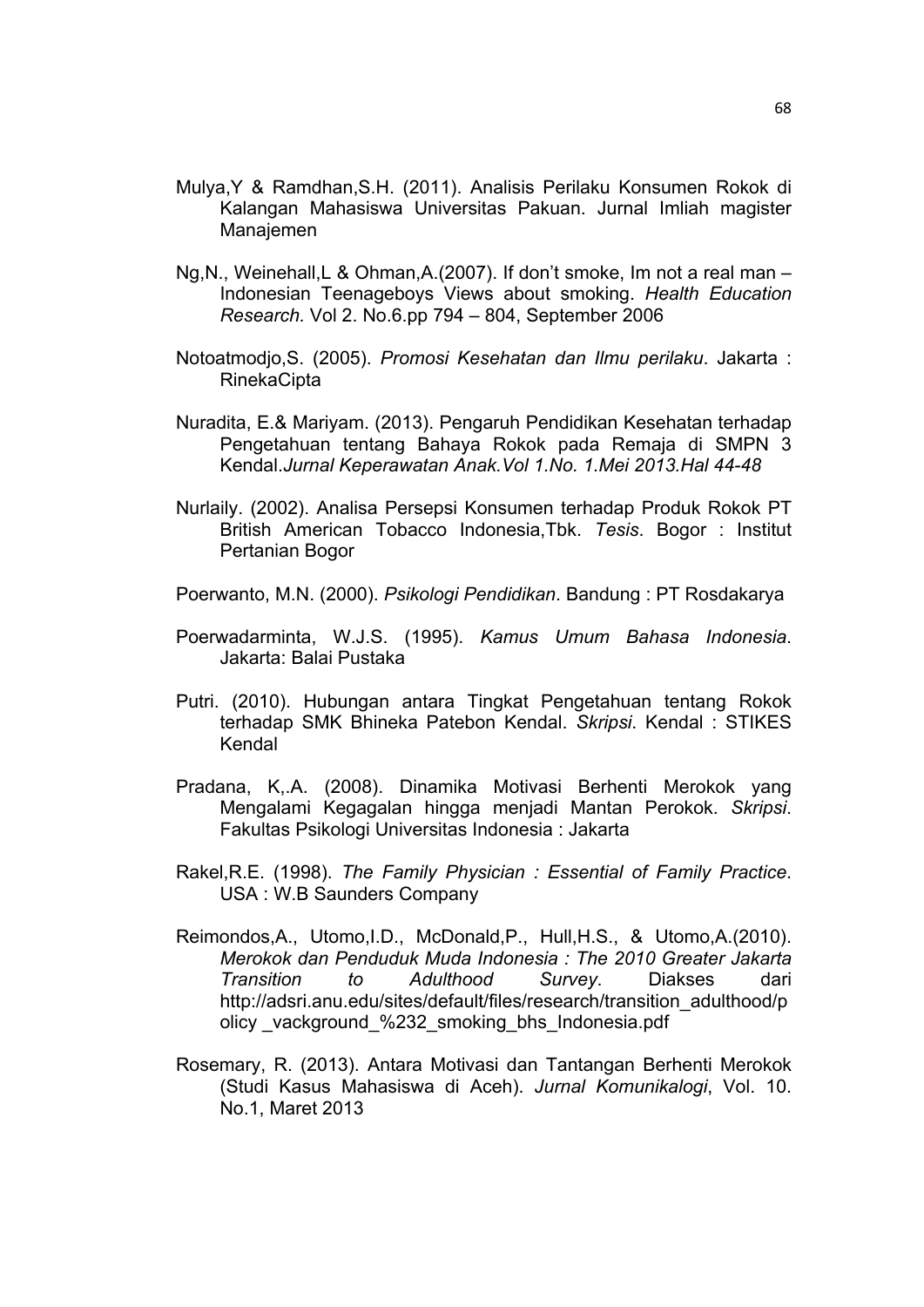- Sadikin,Z.D & Louisa,M. (2008). Program Berhenti Merokok. *Majelis Kedokteran Indonesia,58 (4), 130-137*
- Santrock, J.W. (2007). Adolescence. 7<sup>th</sup> edition. Washinghton, DC: Mc Graw – Hill
- Sarafino, E.P. (1990). Health Psychology. 2<sup>nd</sup> edition. New York: John Wiley & Sons Inc
- Schwarzer, R. & B. Benner (2000). *Social cognitive Predictor of Health Behavior: Action Self Efficacy & Copping Self Efficacy*. Health Psychology. 19 (5), 487-495
- Sitepoe,M. (2000). *Kekhususan Rokok Indonesia*. Jakarta : Grasindo
- Smet, B. (1994). *Psikologi Kesehatan*. Jakarta : PT Gramedia
- Sugiyono. (2009). *Statistika untuk Penelitian*. Bandung : Alfabeta
- Subanda. (2004). *Rokok dan Kesehatan*. Edisi ketiga.Jakarta :UII Press
- Syafiie, R.M.F & Kahija, Y.F. (2010). Stop Smoking! (Studi Kualitatif terhadap Pengalaman Mantan Pecandu Rokok dalam Menghentikan Kebiasaannya).Online diakses dari: <http://eprints.undip.ac.id/10932/1/jurnalstopsmoking!.pdf>
- Taylor, S.E. (2005). *Health Psychology*. 6 th edition. New York : Mc Graw Hill
- Triratnawati, A & Fawzani, N. (2003). Terapi Berhenti Merokok. *Jurnal kesehatan, Vol.9 No. 1 juni 2003 : 15-22*. Yogyakarta : UGM
- Triswanto,D.S. (2007). *Stop Smoking*. Yogyakarta : Progresif Books
- Umar,A. (2005). *Mengapa Ragu Tinggalkan Rokok*. Bandung : Pustaka At-Tazkia
- Upton,P. (2012). *Psikologi Perkembangan*. Penerjemah : Noermalasari Fajar Widuri. Jakarta : Erlangga
- WHO. (2008). *WHO Report on The Global Tobacco Epidemic. The Manpower package.* World Health Organization
- Wismanto,Y.B & Sarwo,Y.B. (2007). Strategi Penghentian Perilaku Merokok. Diakses dari [http://eprints.unika.ac.id/236/1/strahen\\_perilaku\\_mrokok.pdf](http://eprints.unika.ac.id/236/1/strahen_perilaku_mrokok.pdf)